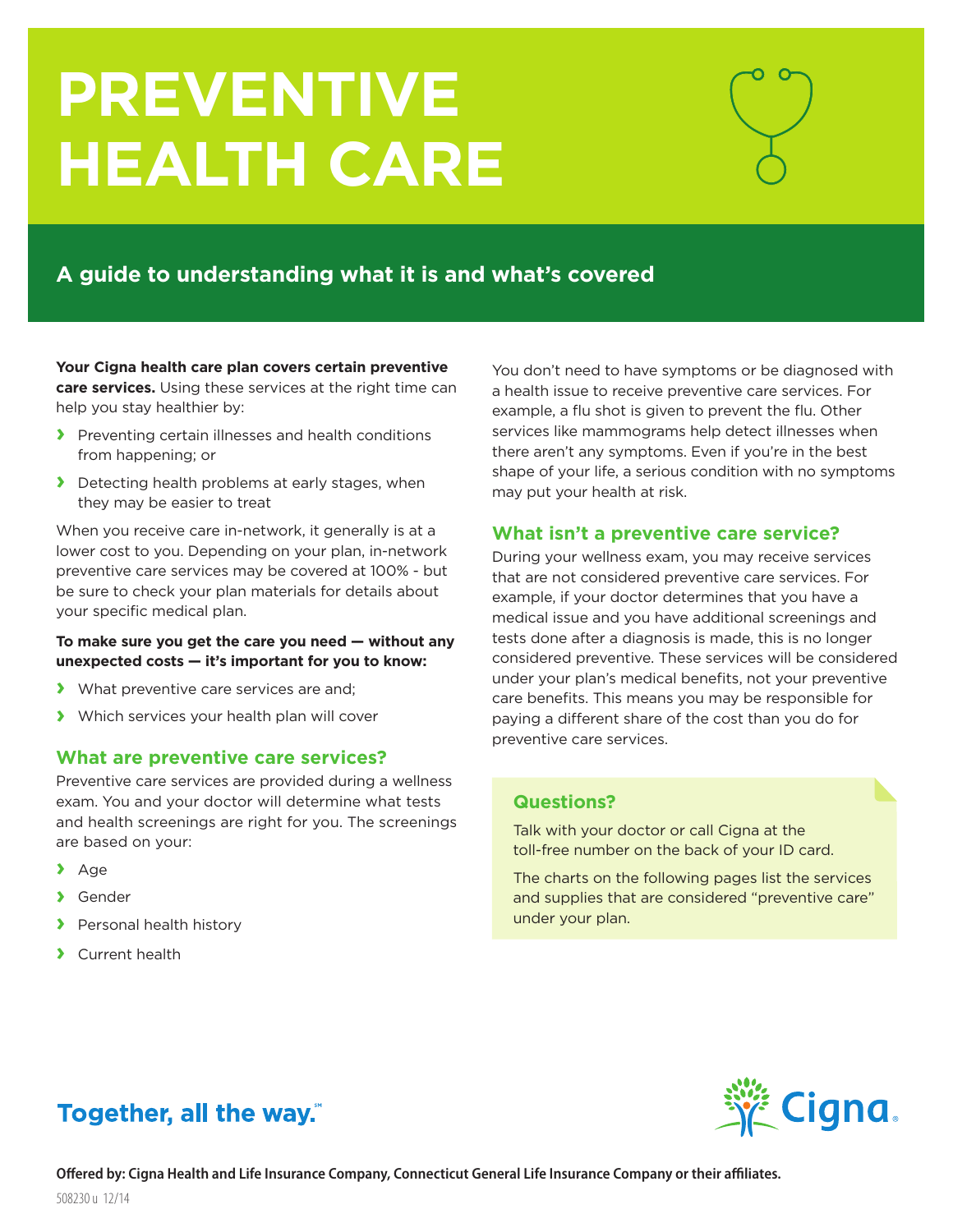# **Wellness exams**

| <b>SERVICE</b>                                                                                                                                                                                                                                               |        | <b>GROUP AGE, FREQUENCY</b>                                                                                                                                                                                                             |
|--------------------------------------------------------------------------------------------------------------------------------------------------------------------------------------------------------------------------------------------------------------|--------|-----------------------------------------------------------------------------------------------------------------------------------------------------------------------------------------------------------------------------------------|
| Well-baby/well-child/well-person exams, including annual<br>well-woman exam (includes height, weight, head circumference, BMI, blood<br>pressure, history, anticipatory guidance, education regarding risk reduction,<br>psychosocial/behavioral assessment) | 88 Q C | - Birth, 1, 2, 4, 6, 9, 12, 15, 18, 24 and 30 months<br>- Additional visit at 2-4 days for infants discharged less than 48 hours after delivery<br>- Ages 3 to 21 once a year<br>- Ages 22 and older periodic visits, as doctor advises |

# **The following routine immunizations are currently designated preventive services:**

| <b>SERVICE</b>                                                                           | <b>SERVICE</b>           |
|------------------------------------------------------------------------------------------|--------------------------|
| Diphtheria, Tetanus Toxoids and Acellular Pertussis (DTaP, Tdap, Td)                     | Meningococcal (MCV)      |
| Haemophilus influenzae type b conjugate (Hib)                                            | Pneumococcal (pneumonia) |
| Hepatitis A (HepA)                                                                       | Poliovirus (IPV)         |
| Hepatitis B (HepB)                                                                       | Rotavirus (RV)           |
| Human papillomavirus (HPV)<br>(age and gender criteria apply depending on vaccine brand) | Varicella (chickenpox)   |
| Influenza vaccine                                                                        | Zoster (shingles)        |
| Measles, mumps and rubella (MMR)                                                         |                          |

You may view the immunization schedules on the CDC website: **cdc.gov/vaccines/schedules/**.

# **Health screenings and interventions**

| <b>SERVICE</b>                                                     | <b>GROUP</b> | <b>AGE, FREQUENCY</b>                                                                                                                                                                                                                                                                                                                                                                                                     |
|--------------------------------------------------------------------|--------------|---------------------------------------------------------------------------------------------------------------------------------------------------------------------------------------------------------------------------------------------------------------------------------------------------------------------------------------------------------------------------------------------------------------------------|
| Alcohol misuse screening                                           |              | All adults; adolescents at risk                                                                                                                                                                                                                                                                                                                                                                                           |
| Anemia screening                                                   |              | Pregnant women                                                                                                                                                                                                                                                                                                                                                                                                            |
| Aspirin to prevent cardiovascular disease <sup>1</sup>             |              | Men ages 45-79; women ages 55-79                                                                                                                                                                                                                                                                                                                                                                                          |
| Autism screening                                                   |              | 18, 24 months                                                                                                                                                                                                                                                                                                                                                                                                             |
| Bacteriuria screening                                              |              | Pregnant women                                                                                                                                                                                                                                                                                                                                                                                                            |
| Breast cancer screening (mammogram)                                |              | Women ages 40 and older, every 1-2 years                                                                                                                                                                                                                                                                                                                                                                                  |
| Breast-feeding support/counseling, supplies <sup>2</sup>           |              | During pregnancy and after birth                                                                                                                                                                                                                                                                                                                                                                                          |
| Cervical cancer screening (pap test)<br>HPV DNA test with pap test |              | Women ages 21-65, every 3 years<br>Women ages 30-65, every 5 years                                                                                                                                                                                                                                                                                                                                                        |
| Chlamydia screening                                                |              | Sexually active women ages 24 and under and older women at risk                                                                                                                                                                                                                                                                                                                                                           |
| Cholesterol/lipid disorders screening                              |              | - Screening of children and adolescents ages 9-11 years and 18-21 years; children and<br>adolescents with risk factors ages 2-8 and 12-16 years<br>- All men ages 35 and older, or ages 20-35 if risk factors<br>- All women ages 45 and older, or ages 20-45 if risk factors                                                                                                                                             |
| Colon cancer screening                                             |              | The following tests will be covered for colorectal cancer<br>screening, ages 50 and older:<br>- Fecal occult blood test (FOBT) or fecal immunochemical test (FIT) annually<br>- Flexible sigmoidoscopy every 5 years<br>- Double-contrast barium enema (DCBE) every 5 years<br>- Colonoscopy every 10 years<br>- Computed tomographic colonography (CTC)/virtual colonoscopy every 5 years -<br>Requires precertification |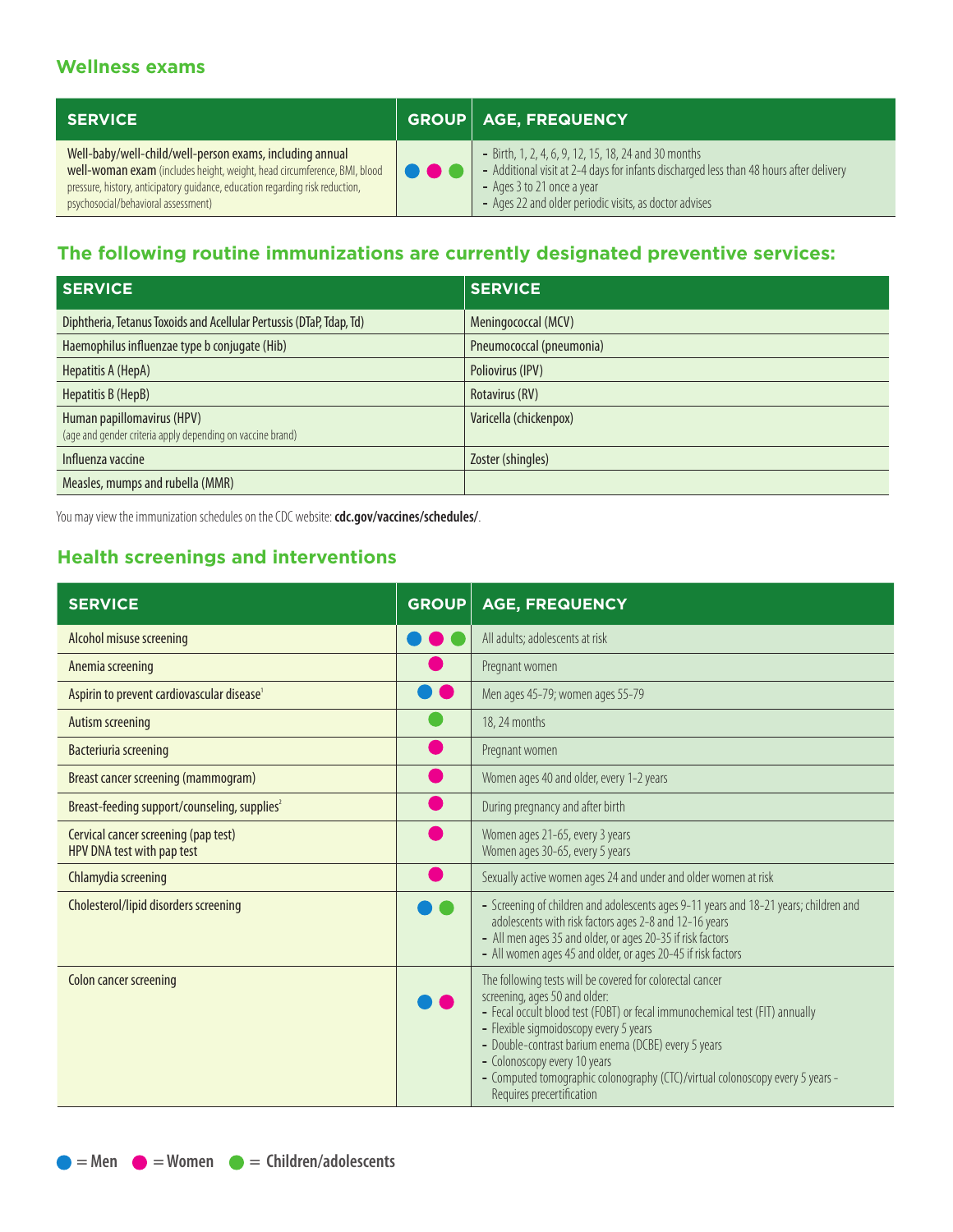# **Health screenings and interventions**

| <b>SERVICE</b>                                                                                                                  | <b>GROUP</b> | <b>AGE, FREQUENCY</b>                                                                                                                                                                                                                                       |
|---------------------------------------------------------------------------------------------------------------------------------|--------------|-------------------------------------------------------------------------------------------------------------------------------------------------------------------------------------------------------------------------------------------------------------|
| Congenital hypothyroidism screening                                                                                             |              | Newborns                                                                                                                                                                                                                                                    |
| Critical congenital heart disease screening                                                                                     |              | Newborns before discharge from hospital                                                                                                                                                                                                                     |
| Contraception counseling/education.<br>Contraceptive products and services <sup>1,3,4</sup>                                     |              | Women with reproductive capacity                                                                                                                                                                                                                            |
| Depression screening                                                                                                            |              | Ages 11-21, All adults                                                                                                                                                                                                                                      |
| Developmental screening                                                                                                         |              | 9, 18, 30 months                                                                                                                                                                                                                                            |
| Developmental surveillance                                                                                                      |              | Newborn 1, 2, 4, 6, 12, 15, 24 months. At each visit ages 3 to 21                                                                                                                                                                                           |
| <b>Diabetes screening</b>                                                                                                       |              | Adults with sustained blood pressure greater than 135/80                                                                                                                                                                                                    |
| Discussion about potential benefits/risk<br>of breast cancer preventive medication <sup>1</sup>                                 |              | Women at risk                                                                                                                                                                                                                                               |
| Dental caries prevention (Evaluate water source for sufficient fluoride; if<br>deficient prescribe oral fluoride <sup>1</sup> ) |              | Children older than 6 months                                                                                                                                                                                                                                |
| Domestic and interpersonal violence screening                                                                                   |              | All women                                                                                                                                                                                                                                                   |
| Fall prevention in older adults (physical therapy, vitamin D<br>supplementation <sup>1</sup> )                                  |              | Community-dwelling adults ages 65 and older with risk factors                                                                                                                                                                                               |
| Folic acid supplementation <sup>1</sup>                                                                                         |              | Women planning or capable of pregnancy                                                                                                                                                                                                                      |
| Genetic counseling/evaluation and BRCA1/BRCA2 testing                                                                           |              | Women at risk<br>- Genetic counseling must be provided by an independent board-certified genetic specialist<br>prior to BRCA1/BRCA2 genetic testing<br>- BRCA1/BRCA2 testing requires precertification                                                      |
| <b>Gestational diabetes screening</b>                                                                                           |              | Pregnant women                                                                                                                                                                                                                                              |
| Gonorrhea screening                                                                                                             |              | Sexually active women age 24 years and younger and older women at risk                                                                                                                                                                                      |
| Hearing screening (not complete hearing examination)                                                                            |              | All newborns by 1 month. Ages 4, 5, 6, 8, and 10 or as doctor advises                                                                                                                                                                                       |
| Healthy diet and physical activity counseling                                                                                   |              | Ages 6 and older - to promote improvement in weight status. Overweight or obese adults<br>with risk factors for cardiovascular disease                                                                                                                      |
| Hemoglobin or hematocrit                                                                                                        |              | 12 months                                                                                                                                                                                                                                                   |
| <b>Hepatitis B screening</b>                                                                                                    |              | Pregnant women                                                                                                                                                                                                                                              |
| <b>Hepatitis C screening</b>                                                                                                    |              | Adults at risk; one-time screening for adults born between 1945 and 1965                                                                                                                                                                                    |
| HIV screening and counseling                                                                                                    |              | Pregnant women; adolescents and adults 15 to 65 years; younger adolescents and older<br>adults at risk; sexually active women, annually                                                                                                                     |
| Iron supplementation <sup>1</sup>                                                                                               |              | 6-12 months for children at risk                                                                                                                                                                                                                            |
| Lead screening                                                                                                                  |              | 12, 24 months                                                                                                                                                                                                                                               |
| Lung cancer screening (low-dose computed tomography)                                                                            |              | Adults ages 55 to 80 with 30 pack-year smoking history, and currently smoke, or have quit<br>within the past 15 years. Computed tomography requires precertification. (coverage effective<br>upon your plan's start or anniversary date on or after 1/1/15) |
| Metabolic/hemoglobinopathies (according to state law)                                                                           |              | Newborns                                                                                                                                                                                                                                                    |
| Obesity screening/counseling                                                                                                    |              | Ages 6 and older, all adults                                                                                                                                                                                                                                |
| Oral health evaluation/assess for dental referral                                                                               |              | 12, 18, 24, 30 months. Ages 3 and 6                                                                                                                                                                                                                         |
| <b>Osteoporosis screening</b>                                                                                                   |              | Age 65 or older (or under age 65 for women with fracture risk as determined by Fracture Risk<br>Assessment Score). Computed tomographic bone density study requires precertification                                                                        |
| <b>PKU</b> screening                                                                                                            |              | Newborns                                                                                                                                                                                                                                                    |